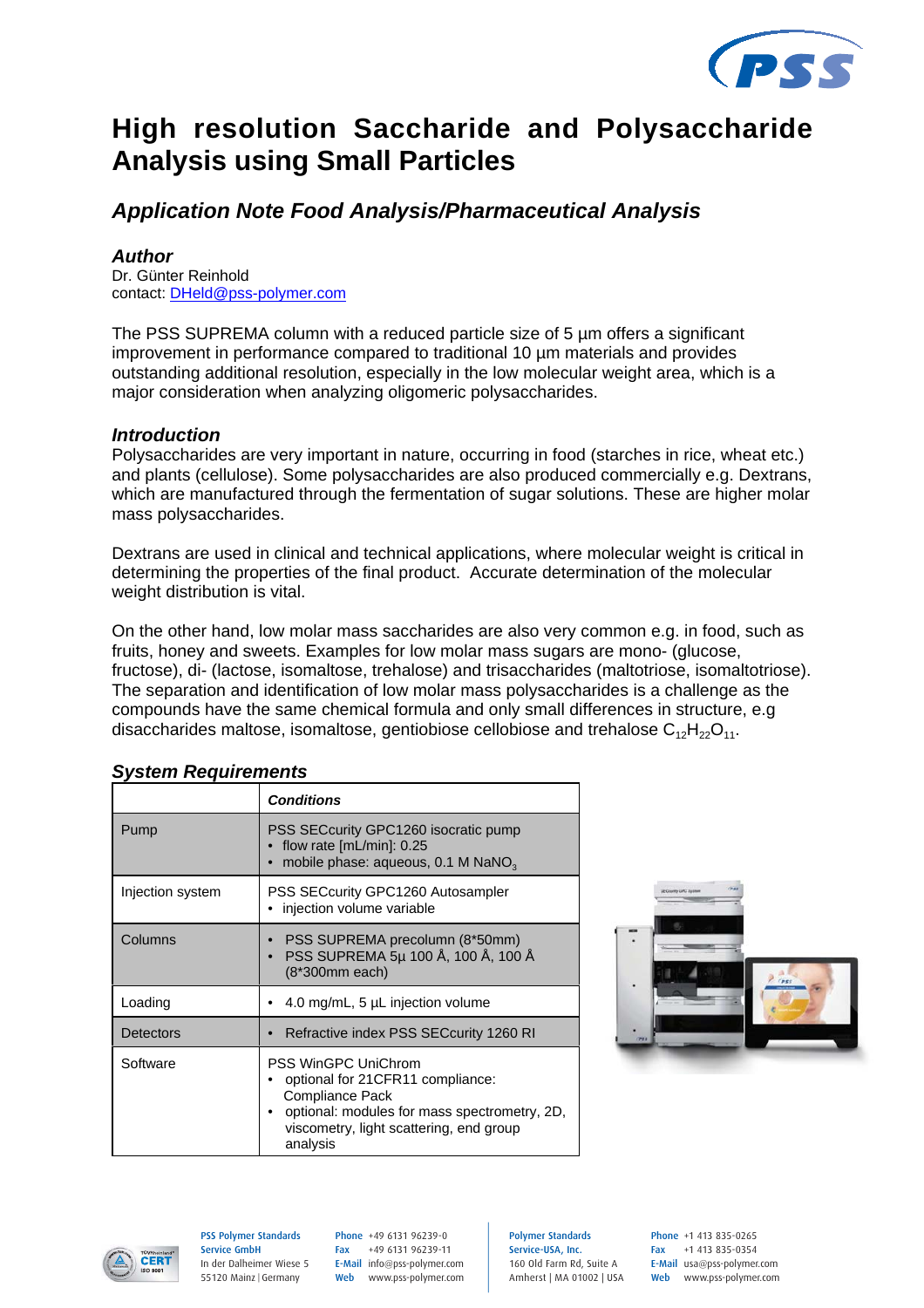

#### *Procedure, Results & Discussion*

A high resolution and therefore a good separation is necessary for a precise analysis. This is particularly important when new analytical LC coupling methods like GPC/SEC-ESI-MS are used, as the MS detector requires the columns to have a much higher resolution power within an overall smaller column volume.

The reduction of the particle size results in a higher resolution (compare Figure 1). Therefore PSS developed the PSS SUPREMA 5 µm columns, to replace the standard columns with larger particle sizes traditionally used in aqueous GPC/SEC.

PSS SUPREMA columns can be used for numerous neutral and anionic aqueous applications in the molecular weight area between 100 Da to around 5 million Da. The columns are available in analytical (ID: 8mm) and micro (ID: 4.6mm) dimensions with different porosities. Linear or mixed columns are also available.



*Fig. 1:* Comparison of the separation of a low molar mass Dextran T1 on a traditional aqueous column (black curve) compared to separations on one (blue) and two (green) SUPREMA 5 µm.

The analysis of dextran T1 (Figure 2) shows the separation power when a combination of three SUPREMA 5µm 100 Å columns is used. The oligomers in the low molecular weight are able to be resolved up to P10. As a reference a glucose separation is overlaid.



*Fig. 2:* Overlay of elugrams of a glucose (red curve) with a low molar mass Dextran T1 (black curve)



PSS Polymer Standards Service GmbH In der Dalheimer Wiese 5 55120 Mainz |Germany

Phone +49 6131 96239-0 Fax +49 6131 96239-11 E-Mail info@pss-polymer.com Web www.pss-polymer.com Polymer Standards Service-USA, Inc. 160 Old Farm Rd, Suite A Amherst | MA 01002 | USA Phone +1 413 835-0265 Fax +1 413 835-0354 E-Mail usa@pss-polymer.com Web www.pss-polymer.com